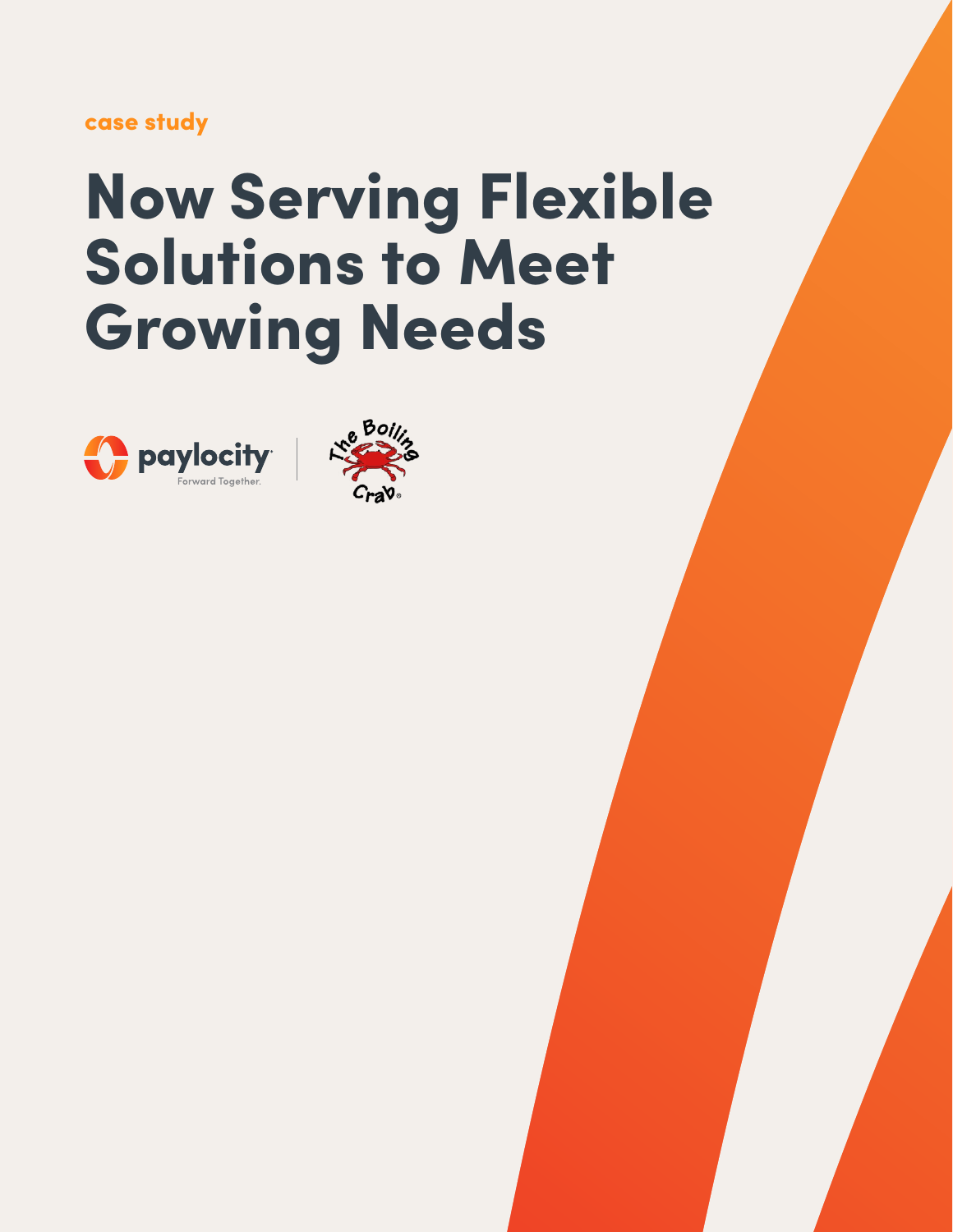

Paylocity equipped The Boiling Crab Restaurant Group with the ability to efficiently onboard new franchisees, automate payroll, and simplify HR management when its mix of down-home Cajun recipes, lively environment, and happy employees resulted in explosive growth.

## The Challenge

In 2004, a fun-loving couple opened The Boiling Crab's first location, combining their flair for having a good time, warm hospitality, and passion for excellent seafood. Customers can now enjoy the fun and flavorful backyard crab fest at 21 locations in California, Florida, Hawaii, Nevada, and Texas.

Despite achieving turnover rates significantly below industry average, the company needed a more automated and efficient way to handle payroll and HR. The ADP payroll solution they were using was neither scalable nor flexible to meet the unique needs of the restaurant group's business structure.

# The Approach

#### A Single Solution for a Multi-Site Business

The Boiling Crab searched for an easy-to-use platform with the ability to meet its unique needs that would also set it up for future success, and ultimately selected Paylocity. ADP's solution required payroll to be siloed by location, adding unnecessary complexity when an employee worked at multiple locations. Paylocity worked with The Boiling Crab to create one Company Set with six Company IDs for various parts of its business. This allows HR to run each entity as a standalone for day-today management, with the ability to roll up all data at a corporate level for reporting, tax filings, and more.

The restaurant group was also drawn to the simplicity of the Paylocity platform, conveniently providing all the functionality it required in one place. HR Manager Melissa Kill put it simply: "Paylocity just makes sense; whoever created it was an HR person."

"You can see your labor costs, retention, turnover and headcount by location—and you can filter it. You don't have to run a report. It just pops up."

– Melissa Kill, HR Manager

Company The Boiling Crab Restaurant Group

**Industry** Restaurant

Location Garden Grove, CA

Size 950+ Employees

Customer Since 2014

#### **Challenge**

Simplify HR and payroll administration including the flexibility to manage data by business division and in total

#### Featured Solutions



[reporting](https://www.paylocity.com/our-products/data-insights/?utm_source=offline&utm_medium=pdf&utm_campaign=casestudy&asset=15021301a_boilingcrab) [data insights](https://www.paylocity.com/our-products/data-insights/?utm_source=offline&utm_medium=pdf&utm_campaign=casestudy&asset=15021301a_boilingcrab) [compliance](https://www.paylocity.com/our-products/human-resources/compliance-dashboard/?utm_source=offline&utm_medium=pdf&utm_campaign=casestudy&asset=15021301a_boilingcrab)

晉 dashboard

Results

Automation of manual processes with an easy-to-use, all-in-one platform

Integrated setup of six sites for improved communication of data and insight

Time savings achieved through integrations with other platforms

#### **Share**

paylocity.com/boilingcrab